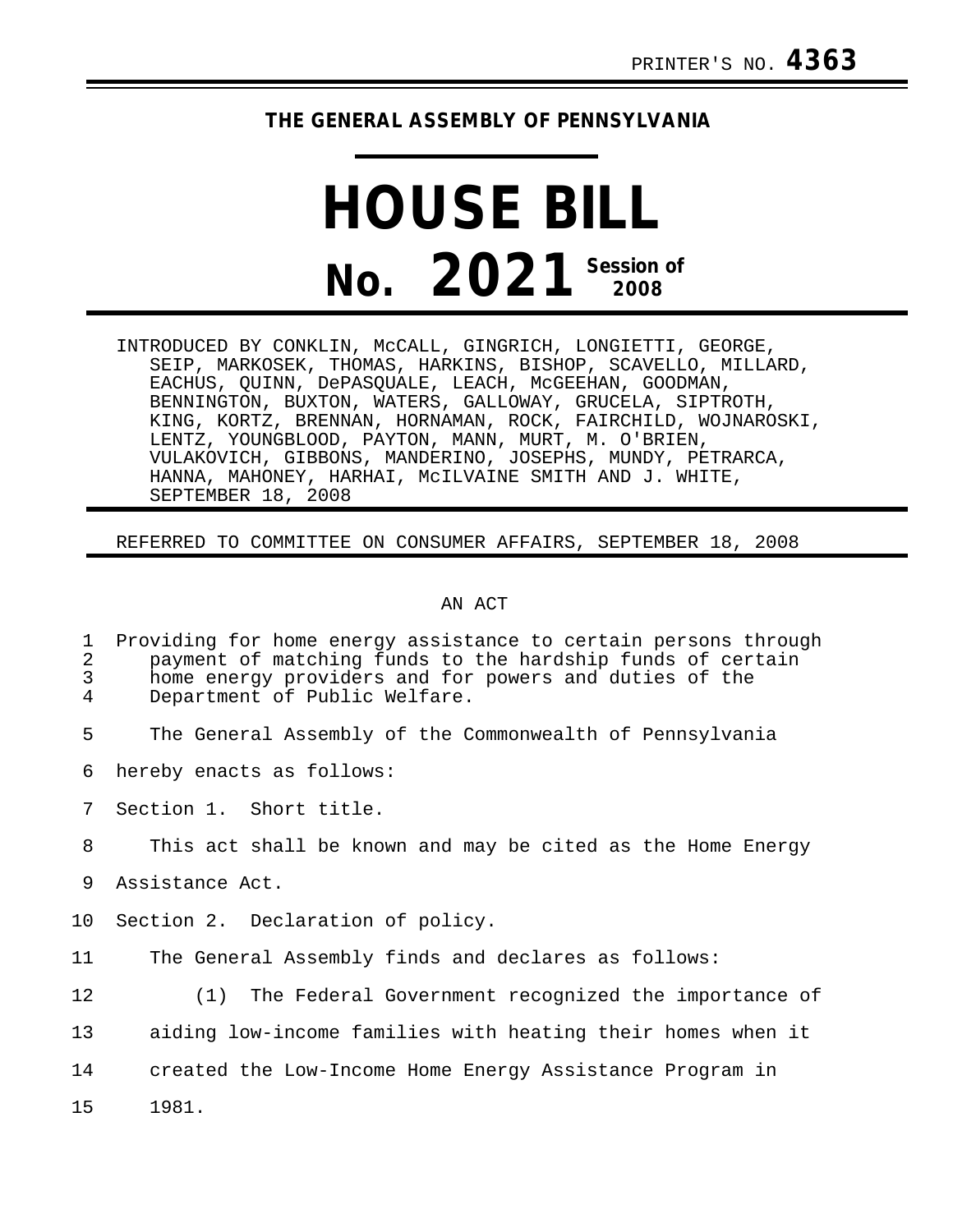1 (2) Other states have recognized the need to supplement 2 these Federal funds for home heating energy assistance with 3 state funds.

4 (3) The Commonwealth recognizes the importance of 5 allocating State funds to aid families struggling with 6 heating costs that do not fall within the guidelines of the 7 Federal program.

8 (4) Heating oil and propane gas companies and public 9 utilities that provide electricity and natural gas also 10 recognize the need to contribute funds for energy assistance 11 by their establishment of hardship funds.

12 Section 3. Definitions.

13 The following words and phrases when used in this act shall 14 have the meanings given to them in this section unless the 15 context clearly indicates otherwise:

16 "Average monthly degree day." The average daily temperature 17 for a given month.

18 "Department." The Department of Public Welfare of the 19 Commonwealth.

20 "Eligible ratepayer." A ratepayer whose payment to a home 21 energy provider for service is delinquent or has otherwise 22 extenuating circumstances and whose income falls between 151% 23 and 200% of the Federal poverty guidelines as reported by the 24 Department of Health and Human Services.

25 "Hardship fund." Funds established by a home energy provider 26 to provide cash assistance to those ratepayers who have 27 exhausted all other resources for payment of electricity, 28 heating oil, natural gas or propane gas bills. 29 "Heating season." The months of November, December, January,

30 February and March, consecutively.

20080H2021B4363 - 2 -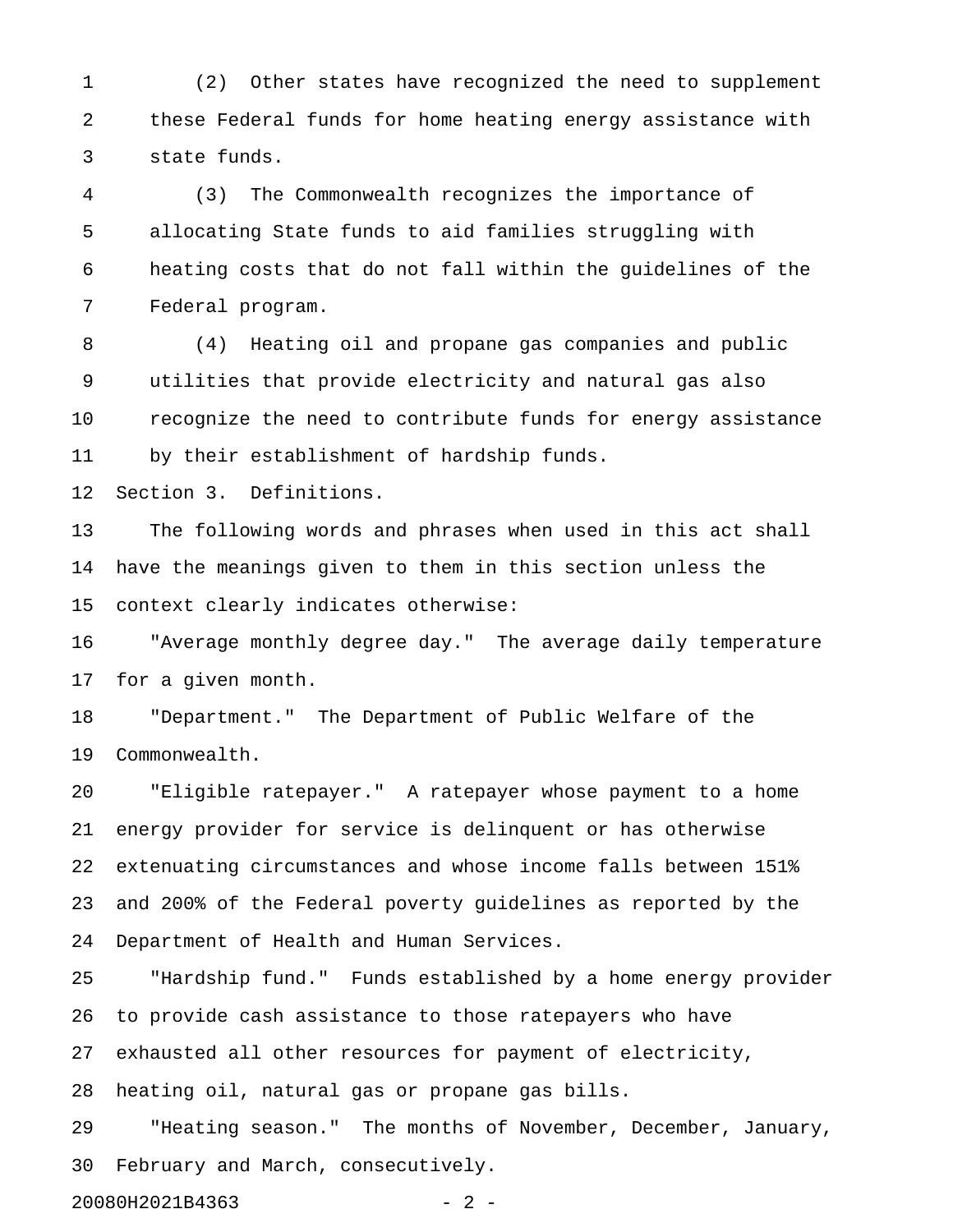1 "Home energy provider." A heating oil or propane gas company 2 or a public utility that provides electricity or natural gas to 3 ratepayers in this Commonwealth.

4 "Ratepayer." A person in whose name a residential service 5 account is listed with a home energy provider and who is 6 primarily responsible for payment of a bill rendered for 7 service.

8 Section 4. Matching funds.

9 The department shall provide matching funds based upon the 10 amount contributed by the stockholders, employees and ratepayers 11 of home energy providers to their hardship funds as contained in 12 the most recent data reported to the Pennsylvania Public Utility 13 Commission or obtained otherwise.

14 Section 5. Application procedure.

15 (a) Time for filing.--A home energy provider may apply for 16 matching funds and must notify the department of its intent to 17 do so during the period of January 1 to February 1.

18 (b) Contents of application.--The application shall be in 19 such form as prescribed by the department and shall contain:

20 (1) The amount to be credited to the home energy 21 provider into its hardship fund.

22 (2) Identification of a nonprofit entity that has agreed 23 to evaluate the financial condition of ratepayers, with their 24 consent, in order to assist the home energy provider with its 25 determination of whether the ratepayers should receive credit 26 through the hardship fund.

27 (3) Such other information as required by the 28 department.

29 Section 6. Distribution.

30 Moneys appropriated to the department for purposes of section 20080H2021B4363 - 3 -